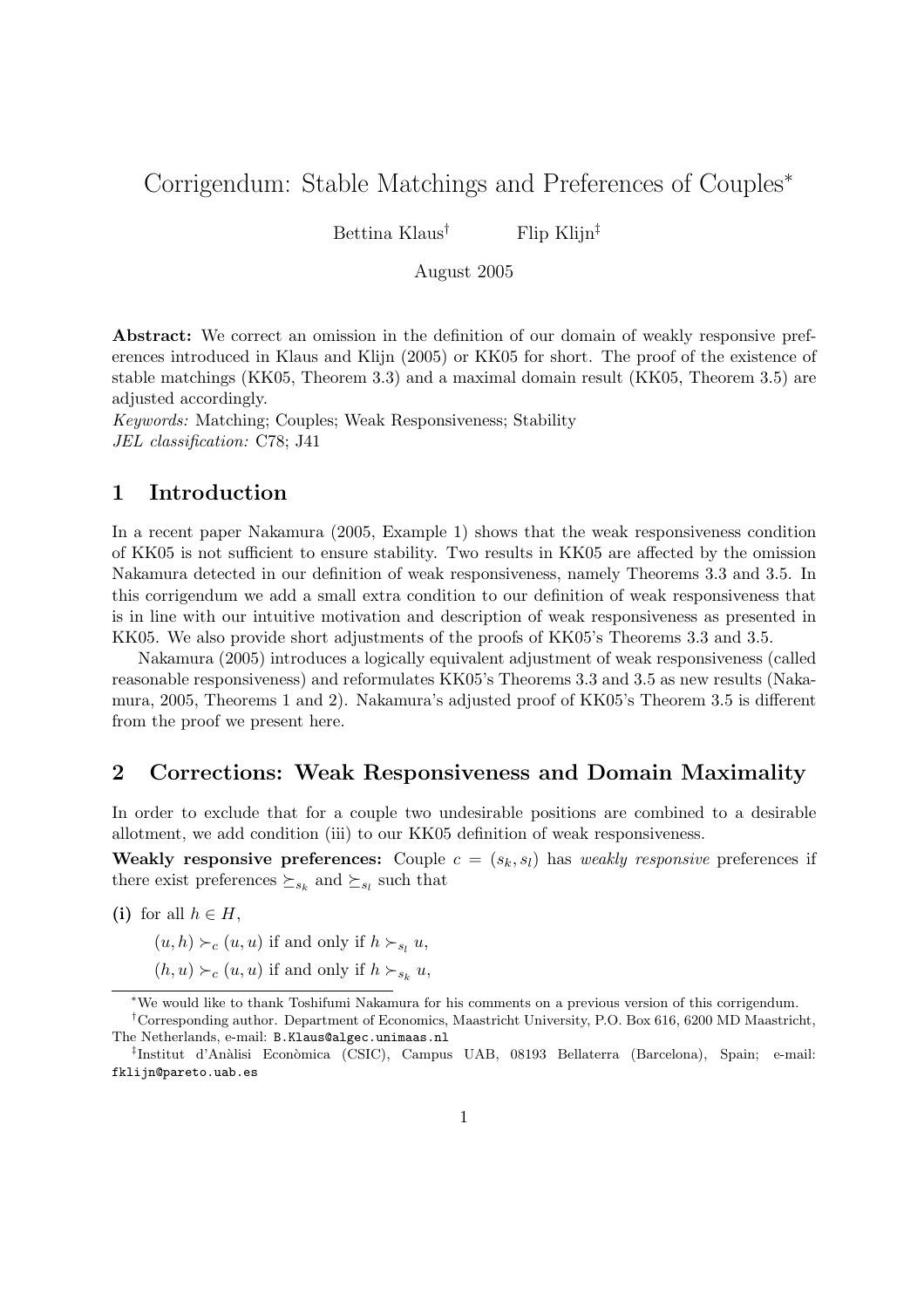(ii) for all  $h_p, h_q, h_r \in H \cup \{u\},\$ 

 $[h_p \succeq_{s_k} u, h_q \succeq_{s_l} u, \text{ and } h_p \succeq_{s_k} h_r \text{ imply } (h_p, h_q) \succeq_c (h_r, h_q)]$  and  $[h_p \succeq_{s_l} u, h_q \succeq_{s_k} u, \text{ and } h_p \succeq_{s_l} h_r \text{ imply } (h_q, h_p) \succeq_c (h_q, h_r)], \text{ and}$ 

(iii) for all  $h', h'' \in H$ ,  $h' \neq h''$ ,  $u \succeq_{s_k} h'$  and  $u \succeq_{s_l} h''$  imply  $(u, u) \succ_c (h', h'')$ .

Nakamura (2005) showed that KK05's Theorem 3.3 is not true without the omitted condition (iii). When introducing weak responsiveness in KK05 we explained (see KK05, page 82, lines 9-12) that "The idea of this extension [i.e., from responsiveness to weak responsiveness] is that the exact associated preferences that deal with the comparison of unacceptable positions are irrelevant with respect to stability since an agent can always replace any unacceptable position with unemployment." Without condition (iii), the only case where the agents in a couple may not want to replace their unacceptable positions by unemployment occurs when the combination of them is acceptable – a case that is now excluded by  $(iii)$ . We would like to emphasize that since condition (iii) is still in line with our intuition that motivated weak responsiveness, we do not find it necessary to change our nomenclature. Our corrected weak responsiveness is logically equivalent to Nakamura's (2005) "reasonable responsiveness" condition.<sup>1</sup>

With the corrected notion of weak responsiveness KK05's Theorem 3.3 is correct and the adjustment of the proof minimal.

#### KK05's Theorem 3.3 (Stability for weakly responsive preferences)

Let  $(P^H, P^C)$  be a couples market where couples have weakly responsive preferences. Then, any matching that is stable for an associated singles market  $(P^H, P^S(P^C))$  is also stable for  $(P^H, P^C)$ . In particular, there exists a stable matching for  $(P^H, P^C)$ .

Proof. The first 13 lines of the proof are identical to the proof of Theorem 3.3 in KK05. Then the next two lines should be adjusted as follows (the change is marked in bold face).

" Assume  $h_p \prec_{s_k} u$  and  $h_q \prec_{s_l} u$ . Then by weak responsiveness (iii),  $(\mathbf{u}, \mathbf{u}) \succ_{\mathbf{c}} (\mathbf{h_p}, \mathbf{h_q})$ . Using  $\ldots$ "

The remaining part of the proof is identical to the proof of Theorem 3.3 in KK05.  $\Box$ 

Also KK05's Theorem 3.5 is correct with the corrected notion of weak responsiveness. The adjustment of the proof is minimal by adding an extra case that deals separately with a violation of weak responsiveness condition (iii). We also add a case to the proof that we forgot to deal with when condition (ii) is violated. Changes in the proof are again indicated in bold face.

#### KK05's Theorem 3.5 (Maximal Domain I)

For couples markets with restricted strictly unemployment averse couples, the domain of weakly responsive preferences is a maximal domain for the existence of stable matchings.

**Proof.** We prove the theorem by constructing a counter example for each possible violation of weak responsiveness. Assume that couple  $c_1 = (s_1, s_2)$ 's preferences are restricted strictly unemployment averse, but not weakly responsive. Consider  $\succeq_{s_1}$  and  $\succeq_{s_2}$  satisfying weak responsiveness condition (i) (note that such preferences always exist). Since couple  $c_1$ 's preferences are not weakly responsive,  $\succeq_{s_1}$  and  $\succeq_{s_2}$  do not satisfy weak responsiveness conditions  $[(ii)$  and  $(iii)], i.e., [not (ii)]$  or  $[not (iii)].$ 

 $\overline{1\text{Our correction of the weak responses condition allows for a short and straightforward adjustment of the model.}$ proofs, in particular the proof of KK05's Theorem 3.5.